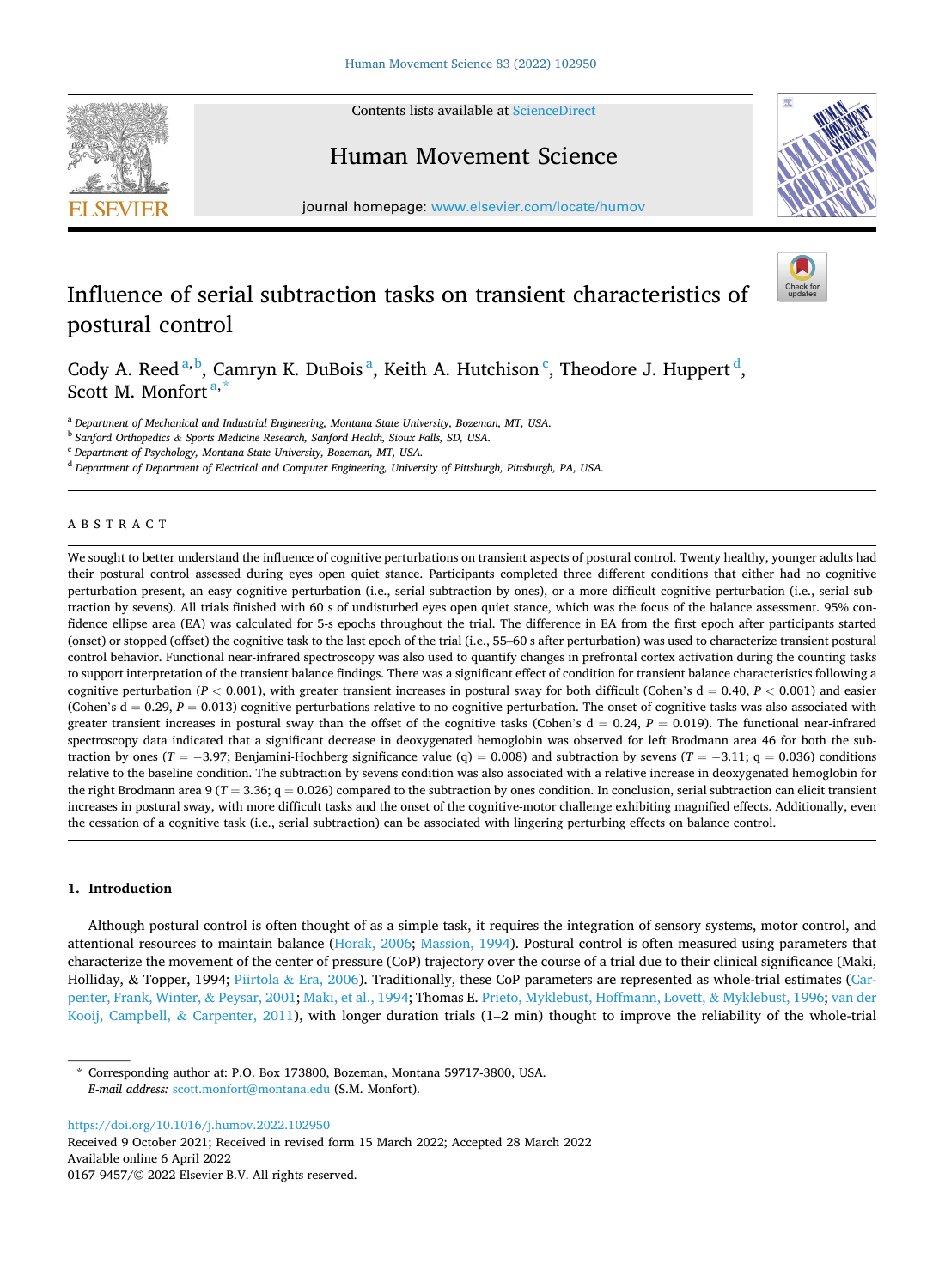estimates [\(Carpenter, et al., 2001; Doyle, Hsiao-Wecksler, Ragan,](#page-8-0) & Rosengren, 2007; [Lafond, Corriveau, H](#page-9-0)ébert, & Prince, 2004).

Although longer trials improve whole-trial estimate reliability, recent research suggests that this approach masks unique and potentially clinically-relevant transient behavior (i.e., a period of increased sway followed by a transition to a more stable, quasi-steady-state level) by marginalizing the initial transient portion of balance trials (Kozinc & Šarabon, [2021a, 2021b;](#page-8-0) [Kozinc,](#page-9-0) Trajković, & [Sarabon,](#page-9-0) 2021; [Kozinc, Trajkovi](#page-9-0)ć, Smajla, & Šarabon, 2021; [Reed, Chaudhari, Worthen-Chaudhari, Bigelow,](#page-9-0) & Monfort, [2020\)](#page-9-0). Our prior work established a simple approach to quantify this transient behavior that divides balance trials into multiple epochs and calculates common postural sway variables for each epoch independently, rather than just a single estimate for a given trial. Then, the change between sway estimates for the first epoch (i.e., reflecting the initial destabilized period) and the last epoch (i.e., reflecting the quasi-steady-state period) is calculated as a measure of transient balance behavior ([Reed, et al., 2020](#page-9-0)). Additionally, more complex approaches have attempted to quantify the temporal structure of CoP fluctuations (McNevin & [Wulf, 2002;](#page-9-0) Itshak [Melzer, Kurz,](#page-9-0) & [Oddsson, 2010; Mitra, 2003; Ramdani, Tallon, Bernard,](#page-9-0) & Blain, 2013; [Riley, Baker, Schmit,](#page-9-0) & Weaver, 2005), but the clinical utility of these methods is still not fully understood. Transient features of quiet stance postural control have most often been reported following the onset of a sensory transition such as vision occlusion (Asslander & [Peterka, 2014](#page-8-0); Assländer & [Peterka, 2016](#page-8-0); [Boucher, Teasdale,](#page-8-0) [Courtemanche, Bard,](#page-8-0) & Fleury, 1995; [Brown, et al., 2006;](#page-8-0) Carroll & [Freedman, 1993; Honeine, Crisafulli,](#page-8-0) & Schieppati, 2017), which suggests that the transient behavior may be associated with sensory reweighting (i.e., changes in the relative reliance on each sensory system based on environmental conditions) (Asslander & [Peterka, 2014](#page-8-0); Nashner & [Berthoz, 1978](#page-9-0)). Notably, increased postural sway has also been associated with regaining sensory information that had been acutely deprived (e.g., opening eyes after having them closed) in diabetic populations [\(Boucher, et al., 1995](#page-8-0)). Therefore, sensory reweighting following the removal or addition of sensory information can result in increased postural sway.

Our previous work supports the ability for the epoch-based approach to quantify sensory reweighting by detecting transient behavior in eyes closed quiet stance, however we have also found transient behavior to a lesser degree in eyes open quiet stance ([Reed,](#page-9-0) [et al., 2020\)](#page-9-0). Because no changes in sensory information occurred in eyes open conditions, the persistent transient behavior suggests that additional factors contribute to transient behavior beyond solely sensory reweighting. One factor that may contribute to the transient behavior in our previous eyes open condition is a perturbation that was introduced by how the trials were initiated. Specifically, participants in our prior work initiated the start of trials by counting down aloud '3–2-1-Go', with participants either closing their eyes on 'Go' (eyes closed condition) or maintaining their gaze at a fixation cross on 'Go' (eyes open condition). Therefore, it is possible that a perturbation was induced by counting down (e.g., shifting focus of attention, articulation, heightened anxiety of initiating the trial, etc.) that potentially contributed to the remnant transient behavior.

We proposed that attentional demands associated with participants counting down may have contributed to the persistent transient effects previously observed in eyes open trials. A substantial body of literature suggests that human movement is attentionally-demanding ([Al-Yahya, et al., 2016;](#page-8-0) Woollacott & [Shumway-Cook, 2002\)](#page-9-0). Performing cognitive tasks concurrently with a motor task can strain attentional resources and give rise to performance deficits in either or both the cognitive and motor tasks ([Cinar,](#page-8-0) [Saxena, McFadyen, Lamontagne,](#page-8-0) & Gagnon, 2021; Woollacott & [Shumway-Cook, 2002\)](#page-9-0). These dual-task impairments (e.g., increased postural sway) are often more pronounced with more challenging motor and/or cognitive tasks and with lower functioning individuals (Woollacott & [Shumway-Cook, 2002](#page-9-0)) or those with neurological ([Register-Mihalik, Littleton,](#page-9-0) & Guskiewicz, 2013) or musculoskeletal impairments ([Miko, et al., 2020](#page-9-0)). Others have also reported that the addition of some cognitive tasks can lead to decreased postural sway in healthy adults due to participants adopting a more automatic postural control strategy as attention is shifted to the cognitive task (Richer & [Lajoie, 2020; Richer, Saunders, Polskaia,](#page-9-0) & Lajoie, 2017; [St-Amant, Rahman, Polskaia, Fraser,](#page-9-0) & Lajoie, 2020). Given the previously-established ability for cognitive tasks to influence other balance control measures (Fraizer & [Mitra, 2008;](#page-8-0) I. [Melzer,](#page-9-0) Benjuya, & [Kaplanski, 2001; Pellecchia, 2003](#page-9-0); Shumway-Cook & [Woollacott, 2000](#page-9-0); [St-Amant, et al., 2020](#page-9-0)), it is important to investigate the sensitivity of transient balance characteristics to further understand their utility in assessing postural control as well as identify confounding factors that influence their estimation. Additionally, whether cognitive tasks elicit perturbing effects at both their onset and offset, analogous to effects of adding/removing sensory information, remains unknown but can be probed using an epochbased analysis approach. Finally, measuring brain activation alongside postural control during cognitive-motor testing paradigms can help provide more robust interpretations of the observed behavior [\(St-Amant, et al., 2020\)](#page-9-0). Expanding on this multidisciplinary approach of using functional neuroimaging in postural control research provides an opportunity to more completely interpret data from cognitive-motor research protocols.

The overall purpose of this study was to better understand the influence of cognitive perturbations on transient postural control behavior. We hypothesized that acute cognitive perturbations would introduce transient responses in postural control compared to no cognitive perturbation, with an increased magnitude in transient effects as the cognitive perturbation task difficulty increases. We also expected increased CoP sway to be present at both the onset and offset of cognitive tasks, but to be more pronounced during the onset period.

# **2. Methods**

## *2.1. Participants*

Young adults (18–30 years old) were recruited from Montana State University and the Bozeman, MT community. Individuals were excluded if they had a known neurological impairment, a lower-extremity surgery within ten years prior to testing, a concussion within one year prior to testing, or a lower extremity injury within three months prior to testing. Twenty individuals (22.4  $\pm$  2.1 years, 72.2  $\pm$ 10.7 kg,  $1.80 \pm 0.15$  m, 13 males/7 females) participated in the study (see Section 2.4 for power analysis description).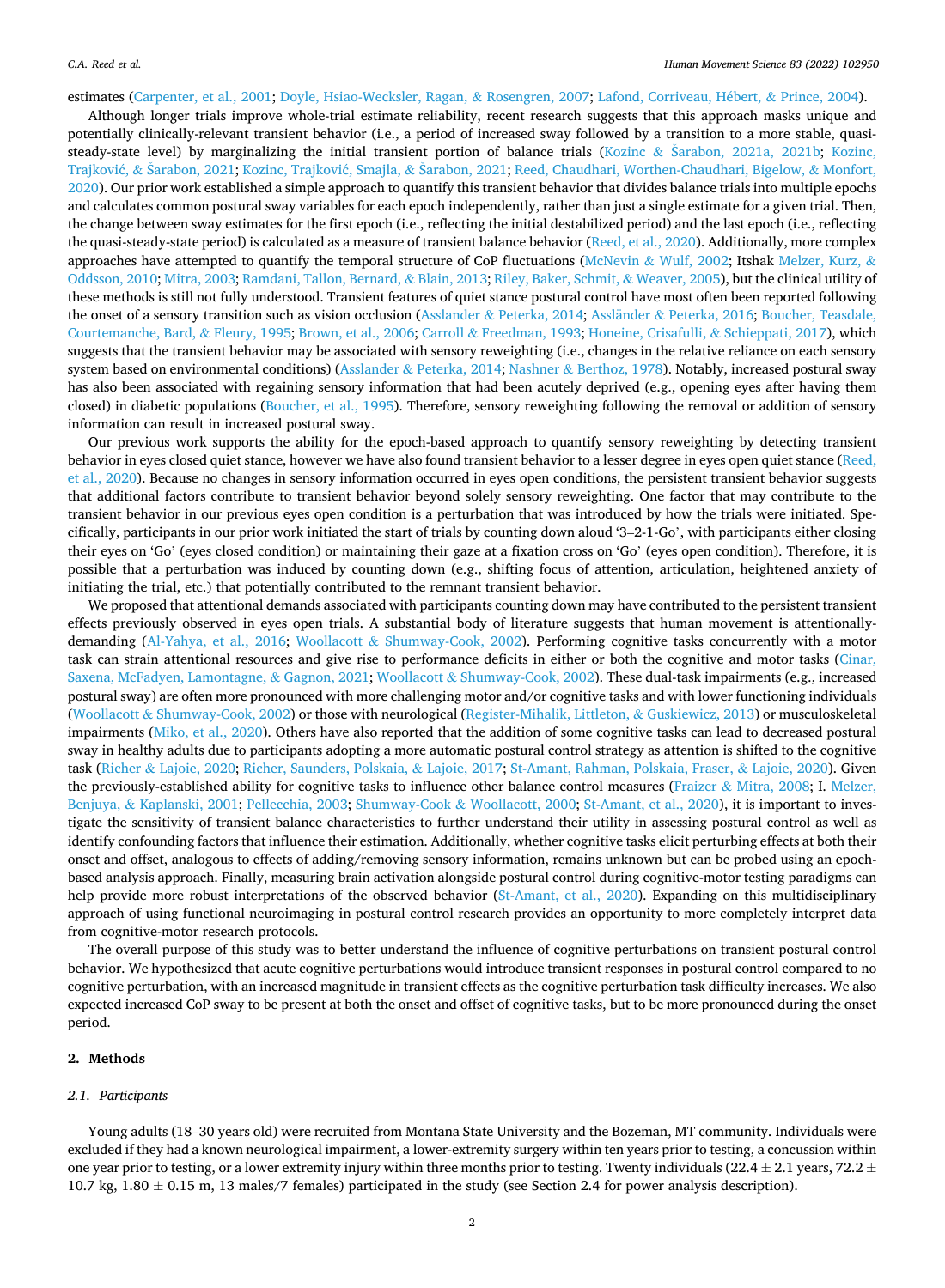## *2.2. Protocol*

Prior to testing, Institutional Review Board-approved written informed consent was obtained from all participants. Participants then completed a testing session that analyzed their postural control and brain activation during eyes open stance, which included various cognitive perturbations. All tests were performed during a single visit.

Each testing session consisted of standing balance under three conditions, which corresponded to different difficulty levels of the cognitive perturbation (i.e., NO, LO, and HI). The NO condition was a control and involved no cognitive perturbation throughout the trial. The LO condition involved counting aloud backward by ones from a random 3-digit number, whereas the HI condition involved counting aloud backward by sevens from a random 3-digit number. These cognitive perturbations were chosen because serial subtraction tasks have frequently been used for dual-tasking [\(Andersson, Hagman, Talianzadeh, Svedberg,](#page-8-0) & Larsen, 2002; [Hauer, et al.,](#page-8-0) [2003;](#page-8-0) [Honeine, et al., 2017;](#page-8-0) [Pellecchia, 2003](#page-9-0)), and they are the most analogous to the '3–2-1-Go' countdown procedure from our previous work that observed persistent transient behavior during eyes open stance ([Reed, et al., 2020\)](#page-9-0). For each condition, participants completed three successful 100-s trials, resulting in a total of 9 trials.

Each 100-s trial consisted of three phases (0–30 s: Baseline, 30–40 s: Stimulus, 40–100 s: Testing) (Fig. 1). During the Baseline phase, participants began the trial and performed quiet, eyes open stance. The Baseline phase was necessary to provide pre-stimulus baseline for balance performance and to calibrate a functional near-infrared spectroscopy (fNIRS) device that was simultaneously collecting data on hemodynamic changes in the prefrontal cortex (described further in Section 2.3.2). During the Stimulus phase, participants completed a cognitive task while maintaining eyes open stance. During the Testing phase, participants stopped performing the cognitive task and exclusively maintained quiet, eyes open stance until the end of the trial. While the Baseline and Testing phases were identical across all conditions, the task performed during the Stimulus phase varied by condition (i.e., NO, LO, or HI – see Fig. 1). The subtraction tasks for the LO and HI conditions were initiated when a researcher said a randomly-selected 3-digit number that participants then used as the starting point for the serial subtraction tasks. For all conditions, the Stimulus phase transitioned immediately into the Testing phase when a researcher said 'Go' 40 s after the start of the trial (Fig. 1). This cue reminded the participants to stop performing the cognitive task (i.e., counting backwards aloud) and remain as still as possible during eyes open stance until the end of the trial. Notably, this was the exact same cue for all conditions, which was selected to enable direct comparisons across the baseline (NO) condition compared to the two cognitive conditions (LO and HI).

For all trials, participants stood without shoes and positioned the medial borders of their feet 5 cm apart [\(Monfort, et al., 2016](#page-9-0); [Reed, et al., 2020\)](#page-9-0). Participants were instructed to stand as still as possible throughout the entirety of the 100-s trials with their arms relaxed at their sides, while focusing their gaze on a target (fixation cross, 10 cm  $\times$  10 cm) placed 2 m away and 1.69 m high. After participants confirmed they were in position and ready, the researcher counted down '3–2-1-Begin' to initiate the start of the 100-s trial (Fig. 1). Prior to the first recorded trial in every condition, participants performed an abbreviated practice trial in which researchers confirmed that the participant understood the instructions, verbal cues, and cognitive dual-task. Between trials, participants were allowed a self-selected amount of rest. Any trial where a participant did not comply with experimental protocol was omitted and an additional successful trial was then performed to obtain three successful trials in each condition (9 total, successful trials). The testing order of the conditions was block-randomized for every participant. Participants took a mandatory break of at least 2 min between conditions.



**Fig. 1. Diagram of researcher cues and participant responses in each cognitive perturbation condition.** Visual schematic of NO, LO, and HI conditions with researcher verbal cues represented by the shaded callout shapes and participant verbal responses represented by the outlined boxes. All conditions were initiated by the researcher countdown '3–2-1-Begin', with trials starting upon 'Begin'. The separate phases of the 100-s trial are also depicted with 0–30 s representing the Baseline phase, 30–40 s representing the Stimulus phase, and 40–100 s representing the Testing phase.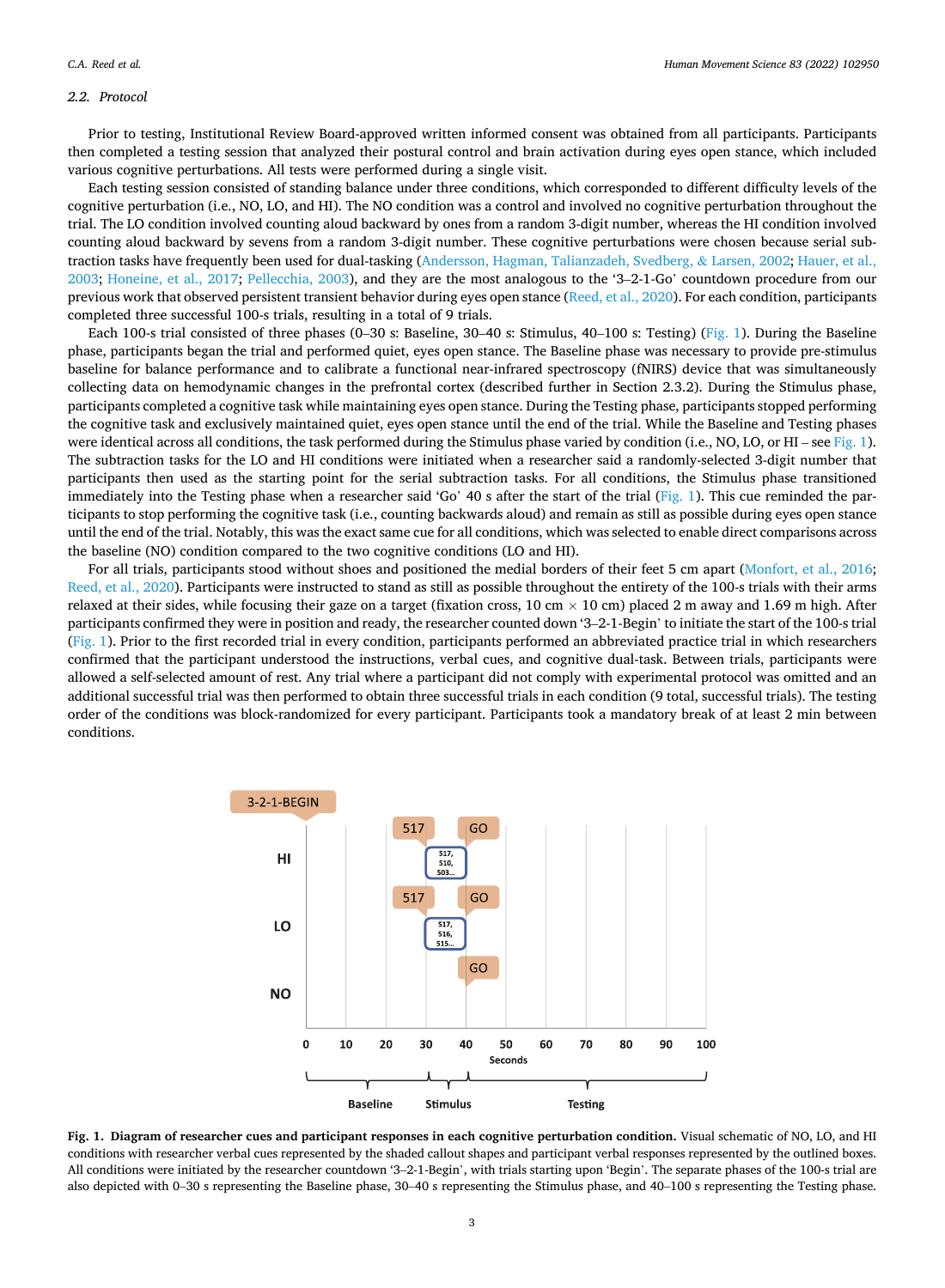## *2.3. Data processing*

## *2.3.1. Postural control*

During each trial, CoP data were recorded at 1000 Hz using a balance plate (BP5046; Bertec Corp.; Columbus, OH) and captured using a custom data collection program written in LabVIEW (National Instruments; Austin, TX). Using custom MATLAB scripts (version 2018b; MathWorks Inc.; Natick, MA), the data were 4th order Butterworth lowpass filtered at 20 Hz (T. E. [Prieto, Myklebust,](#page-9-0) & [Myklebust, 1993](#page-9-0); [Reed, et al., 2020](#page-9-0)), demeaned using epoch-specific mean values, and 95% confidence ellipse area (EA) was calculated for 5-s epochs throughout the 100-s trial.

Transient behavior of EA was quantified by calculating the difference in epoch estimates (i.e., ΔEA) for the onset and offset of the cognitive stimuli. Specifically, ΔEA for the stimulus onset was calculated as the difference between the first epoch of the Stimulus phase (i.e., first five seconds following start of cognitive task) and the last epoch of the Testing phase (i.e., representing quasi-steady state balance). The ΔEA for the offset of the stimulus was calculated as the difference between the first and the last epochs of the Testing phase. Note that the offset ΔEA is analogous to the DIF\_ovr metric from our previous study ([Reed, et al., 2020\)](#page-9-0). The EA CoP parameter was specifically chosen based on its reported clinical relevance in assessing fall risk (I. [Melzer, Benjuya,](#page-9-0) & Kaplanski, 2004; [Sample, et al., 2016;](#page-9-0) [Thapa, Gideon, Brockman, Fought,](#page-9-0) & Ray, 1996). Additionally, in our previous work, the ΔEA variable demonstrated superior ability to distinguish between eyes closed and eyes open stance, and between young and older adults ([Reed,](#page-9-0) [et al., 2020](#page-9-0)). We therefore focused our analysis on ΔEA because the results of our prior work highlighted the enhanced discriminative ability of ΔEA compared to CoP parameters of mean velocity or root-mean-square displacement. Additionally, we sought to limit Type I statistical error as traditional CoP parameters are often highly correlated with each other ([Goldie, Bach,](#page-8-0) & Evans, 1989).

## *2.3.2. Prefrontal cortex activation*

fNIRS data were collected to verify the impact of the cognitive conditions on prefrontal cortex (PFC) activation. The PFC was selected because of its well-established link to executive functioning and prior investigation during dual-task postural control and gait (Gupta & [Tranel, 2012](#page-8-0); [St-Amant, et al., 2020; Wittenberg, Thompson, Nam,](#page-9-0) & Franz, 2017; [Yogev-Seligmann, Hausdorff,](#page-9-0) & Giladi, [2008\)](#page-9-0).

An 8-source, 8-detector fNIRS system (NIRSport 1, NIRx Medical Technologies, USA) was used with 128-position pre-labeled caps in a 10–5 layout (EasyCap GmbH, Germany). A standard  $8 \times 8$  PFC montage with short-separation channels available through NIRx was used to guide optode placement based on 10–20 EEG landmarks (see **Supplemental Material**). The montage consists of 8 sources, 7 detectors for standard-distance channels (i.e., 3 cm), and one detector that was used to provide 8 short-separation channels (i.e., one for each source optode, each separated at 8 mm) via multiplexing with a NIRx short-distance detector bundle. Cap placement was standardized using participants head circumference to obtain the proper cap size, and midpoints of nasion-inion and right/left preauricular points to consistently position the cap to ensure Cz was located centrally on the top of the head. The optode positions were later registered to a Talairach Daemon atlas to enable region of interest (ROI) analysis ([Lancaster, et al., 2000](#page-9-0); [Zhai, Santosa,](#page-9-0) & [Huppert, 2020\)](#page-9-0). Each fNIRS channel was measured at 7.8125 Hz at wavelengths of 760 nm and 850 nm and used to estimate changes in oxygenated (HbO) and deoxygenated (Hbr) blood concentration using the modified Beer-Lambert law ([Kocsis, Herman,](#page-8-0) & Eke, 2006). The cap chin strap was not secured to mitigate the potential for jaw movements during verbal responses to introduce artifacts into the fNIRS signals ([Menant, et al., 2020](#page-9-0)).

fNIRS data processing and statistical analysis were completed using the NIRS Toolbox (GitHub commit: 4ef1901) (Hendrik [Santosa,](#page-9-0) [Zhai, Fishburn,](#page-9-0) & Huppert, 2018) in MATLAB (version 2019a). The data were visually inspected for any obvious motion-related artifacts in the fNIRS signal (large spikes or shifts of the data). Only 1 of the 180 trials was identified as a substantial artifact and removed from analysis. All other potential motion artifacts were dealt with in our statistical model using robust (iterative outlier downweighting) statistical methods. Trials with saturated channels were addressed using the 'FixNaNs' module in the NIRS Toolbox (Hendrik [Santosa, et al., 2018](#page-9-0)). The data were then down sampled to 4 Hz to reduce computational demands while retaining sufficiently high sampling rate relative to the multi-second timescale of typical hemodynamic responses (Cui, Bray, & [Reiss, 2010; Kontos,](#page-8-0) [et al., 2014](#page-8-0); [Menant, et al., 2020](#page-9-0)). Each 100-s trial was trimmed to 20 s of baseline before the onset of the stimulus, the 10 s stimulus, and 25 s of baseline following the conclusion of the stimulus. Raw data were converted to HbO and Hbr relative to baseline using the modified Beer-Lambert relation with partial pathlength factor of 0.1 [\(Jacques, 2013](#page-8-0)). Subject-level statistics were calculated using an autoregressive iterative robust least squares (AR-IRLS) general linear model assuming a canonical hemodynamic response function and including the 8 short-separation channels as regressors ([Barker, Aarabi,](#page-8-0) & Huppert, 2013). In brief, this algorithm uses an autoregressive model to correct for serial correlation of the noise due to physiological oscillations. These correlations are known to cause strong false-positives and uncontrolled type I error (e.g. inaccurate statistical probabilities) if uncorrected. In addition, this model also performs a robust statistical regression using a bisquare weighting to reduce the leverage of statistical outliers (e.g. any remaining motion artifacts). This approach has demonstrated superior ability to correct for systemic physiological signal artifacts compared to alternative approaches (H. [Santosa, Zhai, Fishburn, Sparto,](#page-9-0) & Huppert, 2020). After running the first-level statistical model, subjectlevel outliers were then removed using the NIRS Toolbox 'RemoveOutlierSubjects' function, which removes subjects that have statistically above norm leverage on the group level mixed-effects model (*p <* 0.05 threshold based on the *Z*-transformed distribution of Mahalanobis distance leverage). One participant was removed in this step. Group level analyses were then performed to obtain HbO and Hbr beta (β) values using a robust mixed effects model with 'Subject' as a random effect and 'Condition' as a fixed effect. In this algorithm, the first level statistical noise estimates were used to pre-whiten the group-level model (Hendrik [Santosa, et al., 2018](#page-9-0)). This algorithm also provides robust outlier down-weighting. The region of interest estimates for bilateral Brodmann areas (BA) 9, 10, and 46 were computed based on the location of the fNIRS measurements relative to the Talairach Daemon atlas ([Zhai, et al., 2020\)](#page-9-0). This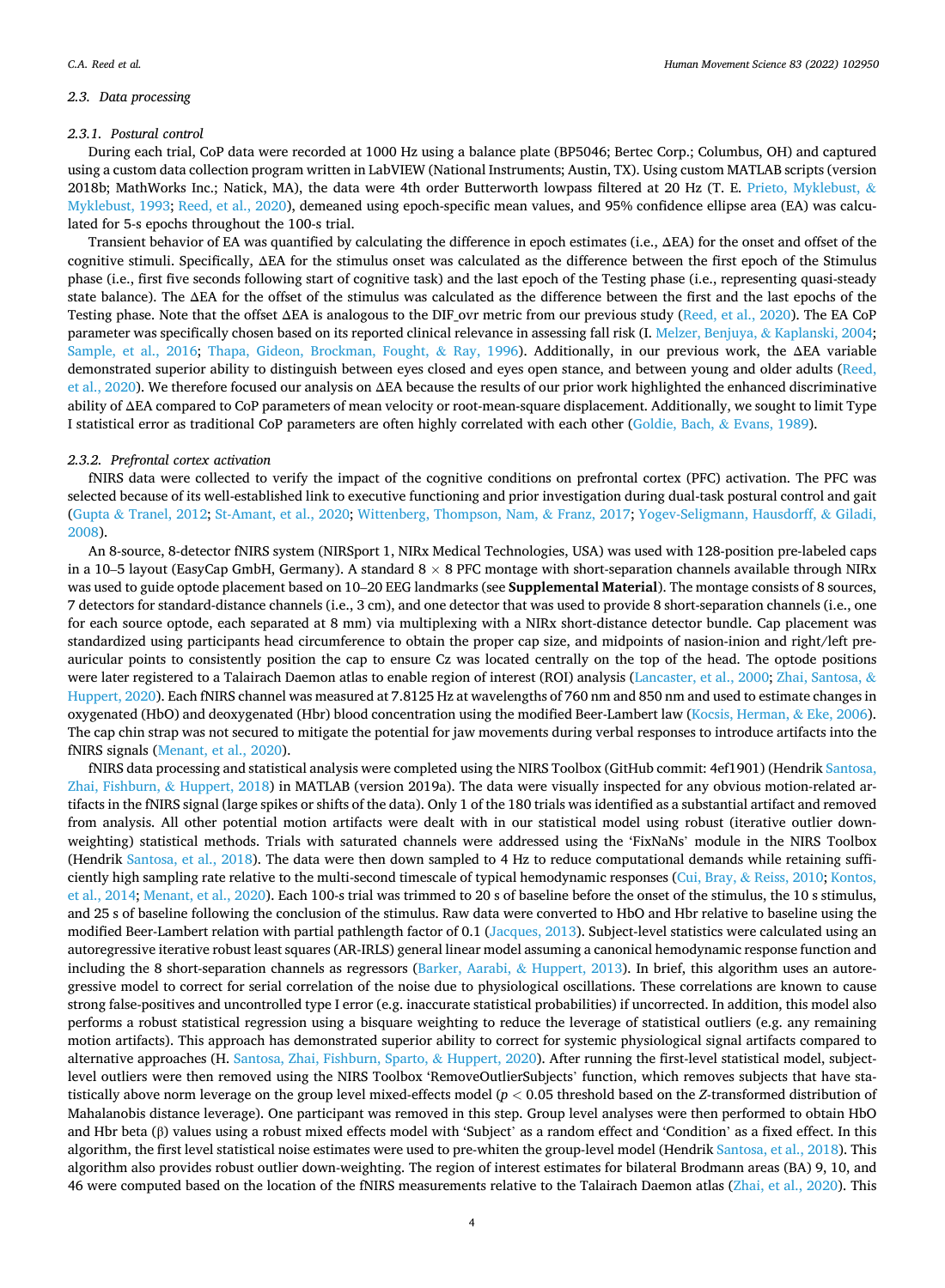region-of-interest model is based on a projection of the underlying ROI definitions in the brain space through the fNIRS measurement model to produce a testable hypothesis of the expected spatial pattern of activity in measurement (channel) space. This enables testing the null hypothesis that the measured brain activity is inconsistent with this underlying ROI. As a null hypothesis, this approach is unable to confirm activity of this ROI compared to a competing hypothesis (e.g. an alternative neighboring or overlapping ROI). Thus, our selection of BA 9, 10, and 46 for this test is based on our prior expectations of regions associated with the cognitive task. Finally, statistical *t*-test contrasts of β values for HbO and Hbr were assessed and the Benjamini-Hochberg significance values (q) were computed and reported to correct for multiple comparisons. Increased activation was defined by either an increase in HbO or a decrease in Hbr, as has previously been reported ([Scholkmann, et al., 2014\)](#page-9-0).

## *2.4. Power analysis*

An a priori power analysis was conducted using General Linear Mixed Model Power and Sample Size (GLIMMPSE) software version 3.0 ([Kreidler, et al., 2013\)](#page-9-0). Power was calculated for a Condition main effect using the Hotelling-Lawley trace test. The dependent variable was  $\Delta$ EA, and we used predicted values of 0 mm<sup>2</sup>, 39.3 mm<sup>2</sup>, and 94.6 mm<sup>2</sup> for NO, LO, and HI conditions, respectively ([Reed,](#page-9-0) [et al., 2020](#page-9-0)). These values were based on the hypothesized graduated effect of cognitive task difficulty (i.e., more challenging tasks would perturb balance to a greater extent). We assumed our previous eyes open condition with a '3–2-1-Go' countdown would be similar to the LO condition and the challenging cognitive task would more closely reflect an eyes closed perturbation ([Reed, et al.,](#page-9-0) [2020\)](#page-9-0). Standard deviations and correlations between conditions were similarly based on previously reported data [\(Reed, et al., 2020](#page-9-0)). A sample size of 19 participants was determined to provide 82.6% statistical power to detect a main effect of Condition for a significance level of  $\alpha = 0.05$ .

#### *2.5. Statistical analysis*

A mixed effects model was used to test for differences in the transient characteristic ΔEA between NO, LO, and HI conditions. 'Participant' was included as a random effect. 'Condition' (NO, LO, HI), 'Stimulus Event' (onset, offset), 'Trial Number' (1,2,3), and 'Condition\*Stimulus Event' were considered as fixed effects. Tests were run on both the raw scale ΔEA and ΔEA calculated after taking the natural logarithm of epoch estimates because the raw scale model residuals exhibited some deviation from normality. Model fits were superior (based on AICc, BIC, and normality of model residuals) for the natural logarithm data, without the interaction term, and when using average estimates for the three trials rather than having individual trial estimates with a 'Trial Number' fixed factor. As a result, statistics for the average natural logarithm data are presented and discussed here, with statistics for raw-scale estimates provided in Supplemental Material. Significance for all analyses was defined a priori at  $\alpha = 0.05$ .

Given that the a priori power analysis involved best estimates for the anticipated conditions (e.g., eyes closed and challenging cognitive tasks having similar effects), a post-hoc power analysis was done to corroborate its validity. The actual data and statistical model used to test the hypotheses in this study were used in the GLIMMPSE software to estimate achieved statistical power for the  $n =$ 20 participants actually enrolled ([Kreidler, et al., 2013](#page-9-0)). The results indicated that the dataset and statistical approach had 84.4% and 91.5% statistical power to detect main effects of 'Condition' and 'Stimulus Event', respectively, for  $\alpha = 0.05$ .

An additional check to verify the Baseline portion of the trials was similar across conditions was also conducted using a separate mixed effects model. 'Participant' was a random effect and 'Condition' was a fixed factor. The dependent variable was the natural logarithm of the average of epoch estimates for the six epochs during the Baseline portion of the trial (i.e., the first 30-s of the trial). All statistical analyses were performed in Minitab (version 20.3; Minitab Inc., State College, PA).

# **3. Results**

Participants completed both the LO and HI cognitive tasks with *>*90% accuracy, on average (Table 1). A detectable decrease in both the number ( $P < 0.001$ ) and accuracy ( $P = 0.039$ ) of participant responses was observed for the HI condition compared to the LO condition.

The full 180 anticipated trials (20 participants  $\times$  3 conditions  $\times$  3 trials per condition) were analyzed for postural control results. The 'Condition' factor was significant for ΔEA **(**[Table 2](#page-5-0)). Post-hoc analysis revealed that the HI condition was significantly different from the NO condition ([Table 3](#page-5-0)). The LO condition exhibited a small significant difference from the NO condition [\(Table 3](#page-5-0)). The HI and LO conditions were not significantly different from each other. The 'Stimulus Event' main effect was also significant. Post-hoc analysis indicated that the onset event was associated with greater ΔEA than the offset event (Cohen's d = 0.24; P = 0.019). Additionally, when comparing candidate statistical models, the 'Condition\* Stimulus Event' interaction was not significant (*P* = 0.581 for the Δln(EA)

#### **Table 1**

Performance on Cognitive Tests during 10-Second Stimulus Phase. Values are presented as Mean (Standard Error).

| <b>Performance Metric</b> | LO       | HI        | P-value      |
|---------------------------|----------|-----------|--------------|
| <b>Numbers Spoken</b>     | 5.6(1.3) | 3.0(1.1)  | ${<}0.001^*$ |
| Accuracy                  | 99% (2%) | 92% (11%) | 0.039        |

\* indicates comparison was made with a paired *t*-test.

† indicates comparison was made with a Sign test.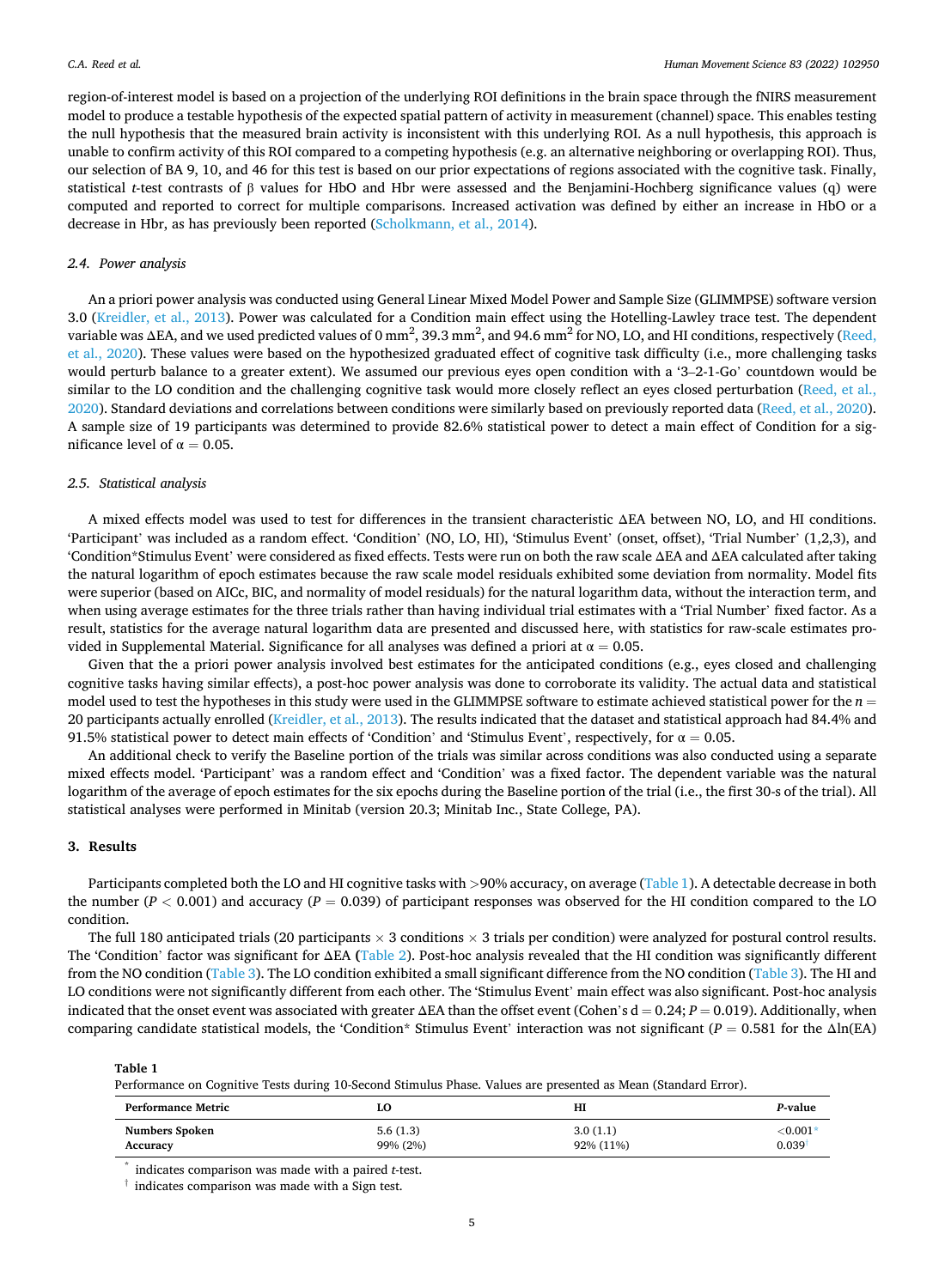#### <span id="page-5-0"></span>**Table 2**

Descriptive Statistics and Model Results for Natural Logarithmic ΔEA for Balance Conditions for Onset and Offset of Cognitive Stimuli. Values are presented as Mean (Standard Error) or F-statistic (*P*-value) for Condition or Stimulus Event fixed factors. \* indicates statistical significance (*P <* 0.05).

| <b>Outcome Measure</b> | <b>Stimulus Event</b> | N <sub>O</sub> | LO         | н          | Condition<br>P-value | Event<br>P-value  |
|------------------------|-----------------------|----------------|------------|------------|----------------------|-------------------|
| $\Delta ln(EA)$        | Onset                 | 0.14(0.09)     | 0.33(0.12) | 0.43(0.08) | $F_{2.97} = 8.46$    | $F_{1.97} = 5.68$ |
|                        | Offset                | $-0.17(0.12)$  | 0.20(0.11) | 0.30(0.10) | $(<0.001*)$          | $(0.019*)$        |

 $P < 0.05$ .

| Table 3                                                           |
|-------------------------------------------------------------------|
| Tukey Post-Hoc Comparisons between Cognitive Perturbation Condi-  |
| tions for Natural Logarithmic Analysis (i.e., $\Delta \ln(EA)$ ). |

| Natural Logarithm |                              |  |  |  |
|-------------------|------------------------------|--|--|--|
| Comparison        | Cohen's d (Adjusted P-value) |  |  |  |
| LO-NO             | $0.29(0.013)$ *              |  |  |  |
| HI-NO             | $0.40$ (<0.001)*             |  |  |  |
| HI-LO             | 0.11(0.534)                  |  |  |  |

Values are: Cohen's d (Adjusted *P*-value). \* *<sup>P</sup><sup>&</sup>lt;* 0.05.

outcome variable). The Baseline portion of the trials were not significantly different in EA estimates between conditions (*P* = 0.79). Unexpected greater variability in the 90–95 s epoch appeared to be largely driven by a single participant (Fig. 2). Follow-up analyses excluding the outlier participant were conducted to determine how influential the outlier was; however, the results of these analyses remained consistent with our original analysis (see **Supplemental Tables 4 and 5**). Therefore, because we have no reason to believe that the outlier participant's data are physiologically invalid, we kept the full dataset as the basis for our analyses.

Out of the anticipated 180 fNIRS trials (20 participants  $\times$  3 conditions  $\times$  3 trials), 179 trials were included in the analysis after quality controlling the fNIRS data for large artifacts. During data processing, data from one participant were removed by the 'RemoveOutlierSubjects' function, leaving a final dataset of 170 (94%) out of the 180 anticipated trials. The fNIRS data indicated that a



**Fig. 2. Transient behavior for EA across all three cognitive perturbation conditions.** Blue circles, pink squares, and green diamonds represent the time-series data for the HI, LO, and NO cognitive perturbation conditions, respectively. Values correspond to mean **±** standard error of the mean for each epoch. Values for the HI and NO conditions are slightly jittered on the Time axis to avoid data points overlapping and for ease of interpretation. The red shaded area represents the Baseline phase, the blue shaded area represents the Stimulus phase, and the non-shaded area represents the Testing phase. The regions used for onset and offset of cognitive conditions are boxed. (For interpretation of the references to colour in this figure legend, the reader is referred to the web version of this article.)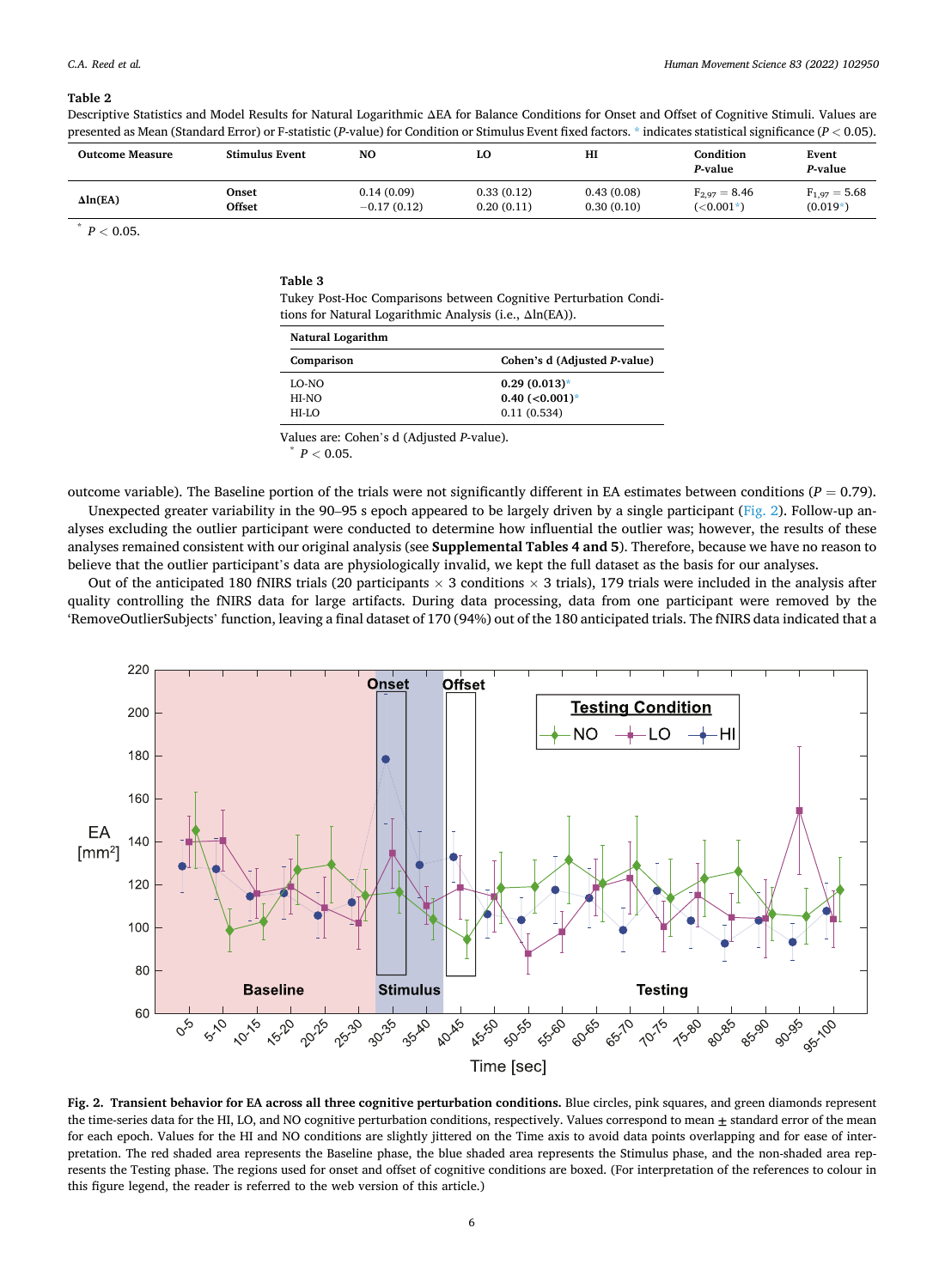<span id="page-6-0"></span>significant decrease in Hbr was observed for left BA 46 for both the LO ( $\beta = -2.88$ ;  $T = -3.97$ ; q = 0.008) and HI ( $\beta = -2.20$ ;  $T =$  $-3.11$ ; q = 0.036) conditions relative to the NO condition. The HI condition was also associated with a relative increase in Hbr for the right BA 9 ( $\beta = 2.70$ ;  $T = 3.36$ ;  $q = 0.026$ ) compared to the LO condition. No other contrasts for any ROI reached statistical significance (see **Supplemental Table 6** for full table of fNIRS results).

# **4. Discussion**

This study represents a step toward better understanding the influence of common cognitive perturbations on transient aspects of postural control during upright stance. Our hypothesis was partially supported. The transient characteristic ΔEA was able to distinguish between the HI and NO conditions and, to a lesser extent, between the LO and NO conditions. While there was not a significant difference between HI and LO conditions for  $\Delta \ln(\text{EA})$ , the HI (Cohen's d = 0.40) condition did exhibit a slightly larger effect size than the LO condition (Cohen's  $d = 0.29$ ) relative to the NO condition. Our findings also indicate that transitioning from counting backwards aloud to standing quietly is a plausible explanation for the persistent transient behavior that we observed in the eyes open condition of our previous study [\(Reed, et al., 2020\)](#page-9-0). Additionally, both the onset and offset of the cognitive tasks were associated with transient increases in postural sway relative to no cognitive task; however, the effects were magnified during the start of the serial subtraction tasks. The larger effects may have been at least partially due to the effects of articulation, as has been previously reported [\(Dault, Yardley,](#page-8-0) & Frank, 2003). Overall, there is evidence to support that the common cognitive perturbation of serial subtraction, especially more challenging versions, can contribute to transient periods of increased postural sway during quiet stance. Prior studies have documented the ability for sustained cognitive tasks to elicit increased postural sway; however, this study demonstrates the short timeframe that the perturbing effect can be detected (i.e., within the first 5 s of the cognitive task). To our knowledge, this is also the first study to demonstrate that increased postural sway associated with serial subtraction tasks can persist even after counting has ceased.

Initial transient behavior appeared in the HI and LO conditions, much like the transient behavior observed in response to sensory transitions ([Boucher, et al., 1995](#page-8-0); [Brown, et al., 2006;](#page-8-0) Carroll & [Freedman, 1993](#page-8-0); [Reed, et al., 2020](#page-9-0)). However, comparing the ΔEA magnitudes for the onset/offset of the counting tasks against our previously collected eyes closed conditions ([Reed, et al., 2020\)](#page-9-0) reveals noticeable differences (Fig. 3**)**. From these comparisons, the counting tasks elicited a significant transient response, but the magnitude of transient effects was greater when a sensory perturbation of closing one's eyes was present in addition to a counting task. Additionally, these transient effects were more pronounced in older adults than in young adults. Overall, these collective results suggest that sensory perturbations may be more impactful on transient postural behavior than the cognitive perturbations of the present study. However, transient effects may be compounded when sensory and cognitive perturbations are present simultaneously, especially in balance impaired populations.

Although prior studies have used cognitive-motor dual-task paradigms to understand how sensory transitions and cognitive tasks influence postural control (Fraizer & [Mitra, 2008;](#page-8-0) I. [Melzer, et al., 2001; Pellecchia, 2003;](#page-9-0) Shumway-Cook & [Woollacott, 2000](#page-9-0); [St-](#page-9-0)[Amant, et al., 2020\)](#page-9-0), few have approached this with the perspective of looking into transient responses to these transitions. Some studies investigated changes in postural control following a sensory transition while performing a cognitive task [\(Honeine, et al.,](#page-8-0)



**Fig. 3. Mean ΔEA values across various sensory and cognitive perturbations.** Adding a sensory perturbation in addition to a cognitive task was associated with increase in the transient effects, which is quantified with ΔEA. Onset of sensory and/or cognitive perturbations were associated with larger transient effects compared to offset of perturbations. Older adults (OA) showed exacerbated transient effects under sensory plus cognitive perturbations relative to younger adults (YA). Data markers correspond to mean values and bars correspond to standard errors. † Several data points are from previously reported work (i.e., ([Reed, et al., 2020\)](#page-9-0)) to provide broader context for factors that influence the transient characteristics.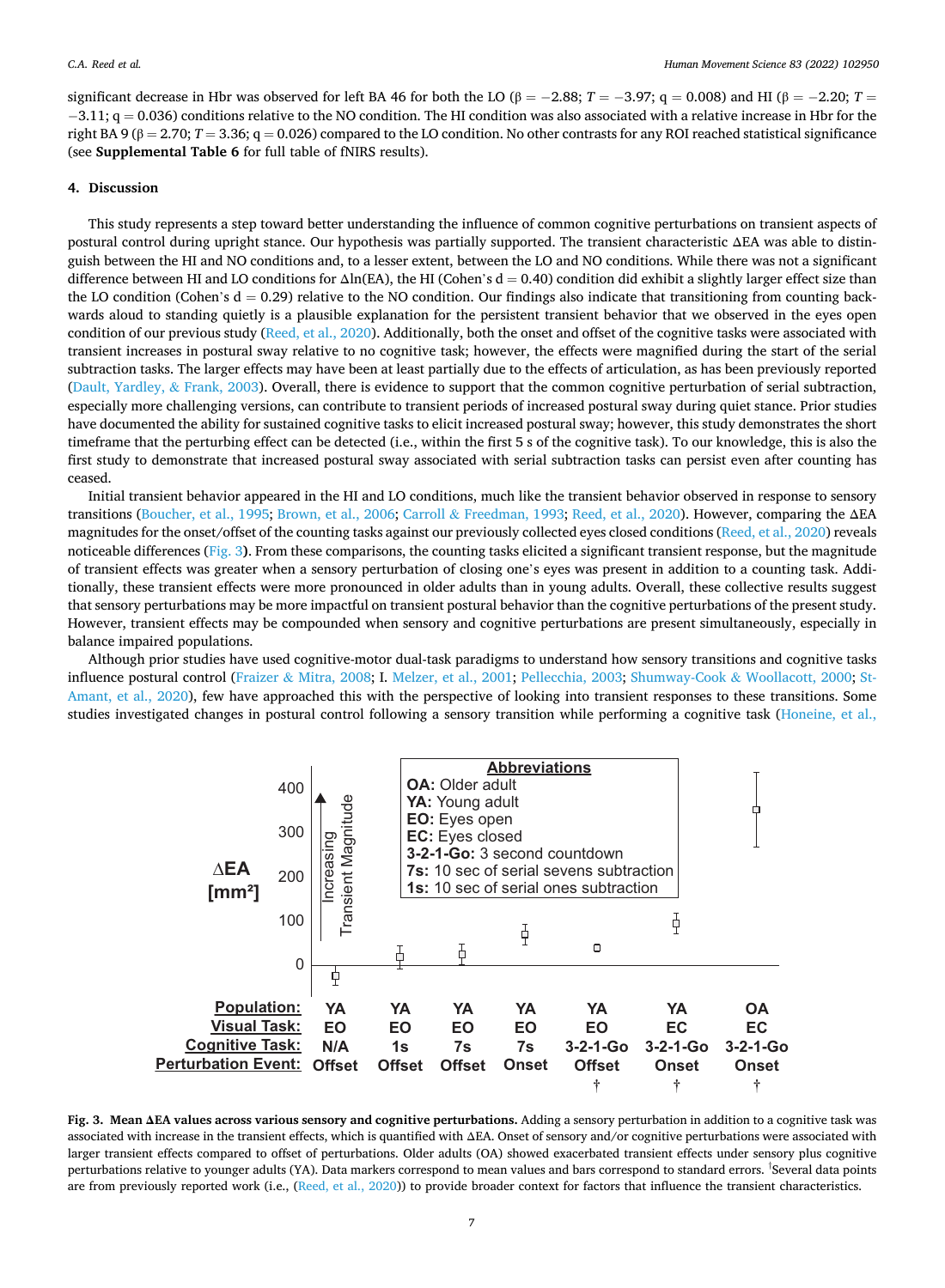[2017\)](#page-8-0), but little research has investigated transient postural control while starting/stopping a cognitive task. The epoch-based analysis used in this study enabled differences in the relative impact of the introduction (i.e., onset) versus cessation (i.e., offset) of the cognitive conditions on postural sway. Analogous to introducing and removing visual information in diabetic patients [\(Boucher, et al., 1995](#page-8-0)), larger transient effects were observed for the onset of the cognitive tasks compared to the offset of the tasks. These findings are consistent with postural control being disturbed by the reallocation of attention, either to accommodate the introduction of a concurrent cognitive task or following the withdrawal of a concurrent cognitive task, in an analogous manner to the more well-studied sensory reweighting ([Peterka, 2002;](#page-9-0) Teasdale & [Simoneau, 2001](#page-9-0)). In fact, an interaction between reintegrating sensory information and attentional demand has been reported, raising the question of how dynamic sensory and cognitive demands may compound to challenge postural control (Teasdale & [Simoneau, 2001\)](#page-9-0). Because both sensory transitions (e.g., lights turning off in a room) and cognitive perturbations (e.g., being asked a question) are representative of challenging real-life scenarios, investigating the transient behavior at these transition points may provide unique insight into events where postural control is compromised.

It is also notable that an initial increase in EA was not observed in the NO condition ([Fig. 3](#page-6-0)). This finding provides further support for transient effects not merely being a data collection or processing artifact. Another implication of this finding is the need for researchers to carefully consider how postural control trials are initiated, depending on what aspects of postural control they are attempting to analyze. Even a simple countdown procedure can introduce (potentially unintended) transient effects. The specific mechanisms by which this impact occurs (e.g., increased attentional demand, shift in attention, articulation, etc.) are not discernable from this study and remain opportunities for future work. When designing a postural control study, it may be important to consider whether trials are researcher- or participant-initiated and whether or not to allow participants a period of time to assume quasi-steady state posture prior to recording data. The current study does not enable a direct comparison between researcher- and participantinitiated countdowns to initiate trials, but we can speculate that even listening to a countdown may still be associated with transient aspects of postural control. This speculation is consistent with the elevated point estimates of the first epoch of the Baseline phase, which immediately followed a researcher counting down "3–2-1-Begin". The duration of the Baseline phase was only 30-s, which prevents a direct comparison on the ΔEA metric, but provides some potential support for further exploring the roles of these nuances in experimental approaches on transient postural control characteristics and the mechanisms that drive the observed behavior.

The fNIRS data provide corroborating evidence that the counting tasks were challenging enough to elicit altered PFC activation during the stimulus phase of the protocol. Specifically, an increase in activation (indicated by a decrease in Hbr) in the right BA 46 was observed for both the LO and HI conditions. This area is associated with spatial working memory and executive function involved in decision-making, planning, and problem-solving (Gupta & [Tranel, 2012](#page-8-0)). Furthermore, the decrease in activation in right BA 9 for the HI condition relative to the LO condition corroborates similar findings during serial sevens subtraction ([Mirelman, et al., 2014\)](#page-9-0) and trending findings for a non-verbal working memory task [\(St-Amant, et al., 2020](#page-9-0)) during standing balance. Collectively, the data support that the concurrent balance and counting tasks elicited an altered neural activation pattern characterized by an increase in BA 46 activation while redistributing blood from right BA 9 to other regions during the HI condition.

Although prior studies have noted the confounding role that articulation can have on postural sway during dual-task balance [\(Dault, et al., 2003;](#page-8-0) [Yardley, Gardner, Leadbetter,](#page-9-0) & Lavie, 1999), the measured changes in PFC activation for this study support altered activation to cortical regions associated with executive function and attentional networks ([Lundy-Ekman, 2016\)](#page-9-0). The left dorsolateral PFC has been associated with speech, although current evidence suggests the role of this region in speech is for more abstract communication compared to the counting task in this study [\(Hertrich, Dietrich, Blum,](#page-8-0) & Ackermann, 2021). However, it is important to note the potential for uncertainty in the ROI actually being measured by the fNIRS system. Although the fNIRS caps were placed carefully with established guidelines, the optode positions were not digitized against subject-specific neuroanatomical locations. Therefore, uncertainty exists in the ROI being analyzed that should be kept in mind when interpreting the fNIRS findings from this study (e.g., BA 46 is close to Broca's area, which would be influenced by speaking). The potential for verbal responses to increase arousal during the cognitive tasks compared to nonverbal cognitive tasks is noteworthy, but secondary to the purpose of this investigation which sought to observe the effects of common cognitive tasks (i.e., serial sevens subtraction) on transient measures of postural control. Given the altered PFC activation that was measured during the LO and HI conditions, there is evidence that the counting tasks effectively challenged participants in this study.

While this study provides new insight into the influence of cognitive perturbations on transient behavior in upright stance, there are certain limitations that should be considered. Isolating the role that articulation had in heightening the perturbing effects of the cognitive task on transient effects will need to be determined in future investigations that include both spoken and silent cognitive perturbations ([Dault, et al., 2003\)](#page-8-0). However, our findings provide insight into the impact of common serial subtraction tasks on transient features of postural control. Additionally, participants were wearing a fNIRS cap during all balance trials, which may have influenced postural control compared to typical real-world scenarios. Based on patient-reported outcomes of comfort throughout the trial, and because the cap was worn for all balance trials, we do not believe that this introduced any confounding effects regarding our findings. Furthermore, it is noteworthy that we gave instructions for participants to try to be as still as possible. This approach was aimed to standardize the protocol; however, the inclusion of this instruction may have caused participants to use postural control strategies that deviate from what they would have used in real-world scenarios. Finally, although the ΔEA calculation used here and in previous studies [\(Reed, et al., 2020](#page-9-0)) has proven insightful, opportunities persist to optimize the calculation of transient characteristics to improve their sensitivity and reliability (e.g., evaluating other epoch window widths, using an average of steady-state epochs in the ΔEA calculation rather than just the last epoch, etc.). Notably, the findings of the study were essentially identical when calculating Δln (EA) with the steady-state epoch being the epoch immediately preceding the Stimulus phase rather than the last epoch of the Testing phase (see **Supplemental Tables 7 and 8**). This is consistent with the ends of the Baseline and Testing phases largely reflecting 'steadystate' balance control, with the transient behavior induced by the counting tasks being quantified similarly regardless of which basis of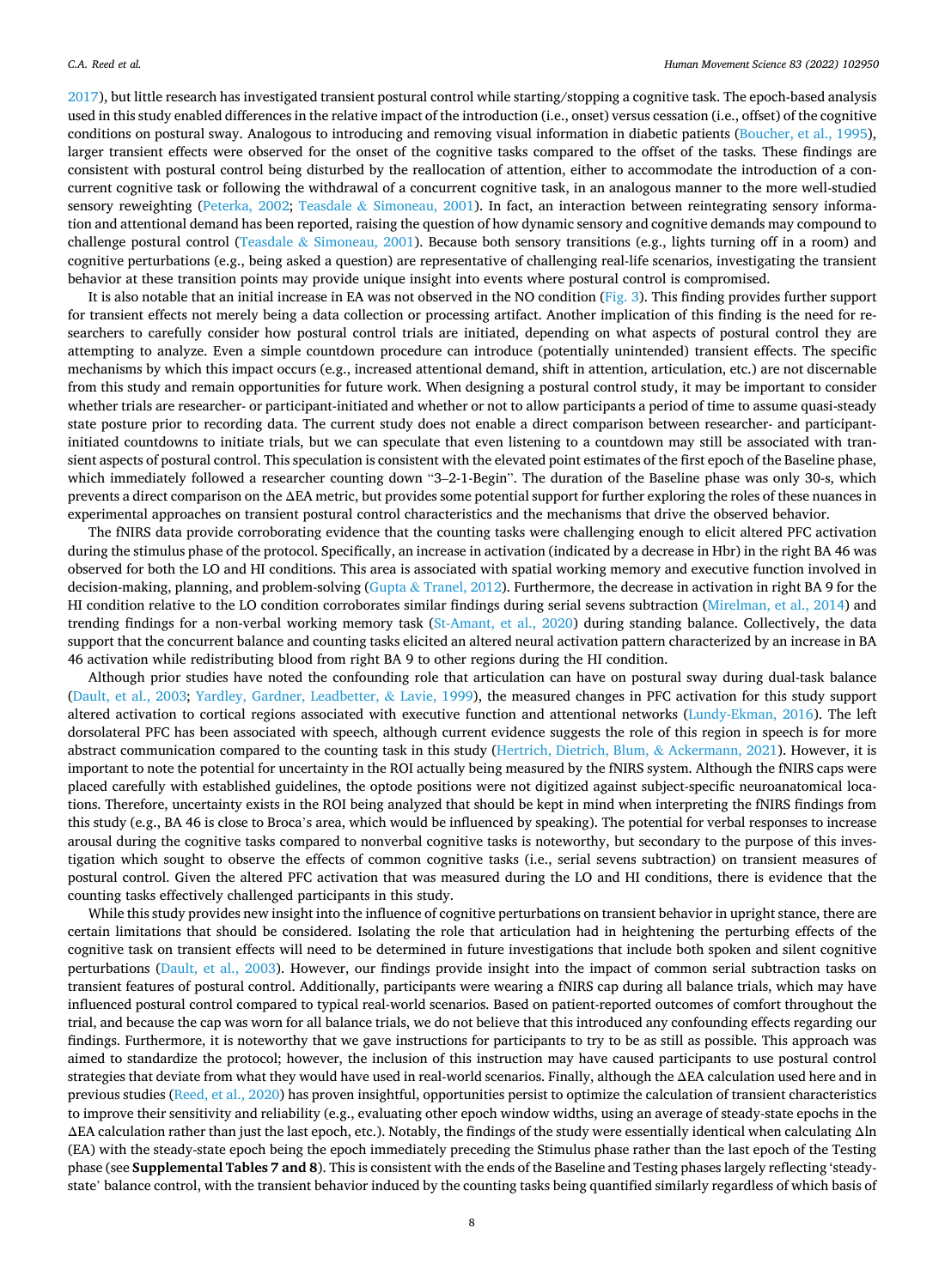<span id="page-8-0"></span>steady-state was used. It is also worth noting that the epoch-based approach is likely not appropriate for all types of established CoP outcome measures. For example, prior work has established the minimal number of data points ( $\sim$ 2000 data points) for reliable nonlinear analyses such as sample entropy ([Yentes, et al., 2013\)](#page-9-0), which would be difficult to achieve with short intervals ( $\sim$ 5 s) aimed at capturing the initial period of increased sway that follows various perturbations.

# **5. Conclusion**

This study provides a better understanding of the influence of cognitive perturbations to transient behavior in quiet stance postural control. These findings indicate that serial subtraction tasks can contribute to transient periods of increased postural sway during upright standing balance.

## **Declaration of interest**

This study was supported by a Montana State University Faculty Excellence Grant. The funding source did not have any involvement in the study design, data collection, or data analysis/interpretation. This research did not receive any other specific grant from funding agencies in the public, commercial, or not-for-profit sectors. The authors have no other interests to disclose.

# **Author Statement.**

**Cody A. Reed**: Conceptualization; Methodology; Formal analysis; investigation; data curation; Writing – original draft; Writing – Review & editing; Visualization; Project administration. **Camryn K. DuBois**: Formal analysis; investigation; data curation; Writing – Review & editing. **Keith A. Hutchison:** Writing – Review & editing. **Theodore J. Huppert:** Methodology, Writing – Review & editing, Supervision. **Scott M. Monfort** – Conceptualization, Methodology, Formal analysis, Writing – original draft, Writing – Review & editing, Visualization, Supervision, Funding acquisition.

# **Appendix A. Supplementary data**

Supplementary data to this article can be found online at [https://doi.org/10.1016/j.humov.2022.102950.](https://doi.org/10.1016/j.humov.2022.102950)

#### **References**

[Al-Yahya, E., Johansen-Berg, H., Kischka, U., Zarei, M., Cockburn, J., & Dawes, H. \(2016\). Prefrontal cortex activation while walking under dual-task conditions in](http://refhub.elsevier.com/S0167-9457(22)00030-6/rf0005) stroke: A multimodal imaging study. *[Neurorehabilitation and Neural Repair, 30](http://refhub.elsevier.com/S0167-9457(22)00030-6/rf0005)*, 591–599.

[Andersson, G., Hagman, J., Talianzadeh, R., Svedberg, A., & Larsen, H. C. \(2002\). Effect of cognitive load on postural control.](http://refhub.elsevier.com/S0167-9457(22)00030-6/rf0010) *Brain Research Bulletin, 58*, 135–139. [Asslander, L., & Peterka, R. J. \(2014\). Sensory reweighting dynamics in human postural control.](http://refhub.elsevier.com/S0167-9457(22)00030-6/rf0015) *Journal of Neurophysiology, 111*, 1852–1864.

Assländer, L., & Peterka, R. J. (2016). [Sensory reweighting dynamics following removal and addition of visual and proprioceptive cues., 116](http://refhub.elsevier.com/S0167-9457(22)00030-6/rf0020), 272-285.

[Barker, J. W., Aarabi, A., & Huppert, T. J. \(2013\). Autoregressive model based algorithm for correcting motion and serially correlated errors in fNIRS.](http://refhub.elsevier.com/S0167-9457(22)00030-6/rf0025) *Biomedical [Optics Express, 4](http://refhub.elsevier.com/S0167-9457(22)00030-6/rf0025)*, 1366.

[Boucher, P., Teasdale, N., Courtemanche, R., Bard, C., & Fleury, M. \(1995\). Postural stability in diabetic polyneuropathy.](http://refhub.elsevier.com/S0167-9457(22)00030-6/rf0030) *Diabetes Care, 18*, 638–645.

[Brown, L. A., Cooper, S. A., Doan, J. B., Clark Dickin, D., Whishaw, I. Q., Pellis, S. M., & Suchowersky, O. \(2006\). Parkinsonian deficits in sensory integration for](http://refhub.elsevier.com/S0167-9457(22)00030-6/rf0035) [postural control: Temporal response to changes in visual input.](http://refhub.elsevier.com/S0167-9457(22)00030-6/rf0035) *Parkinsonism & Related Disorders, 12*, 376–381.

[Carpenter, M. G., Frank, J. S., Winter, D. A., & Peysar, G. W. \(2001\).](http://refhub.elsevier.com/S0167-9457(22)00030-6/rf0040) *Sampling duration effects on centre of pressure summary measures., 13*, 35–40.

[Carroll, J. P., & Freedman, W. \(1993\). Nonstationary properties of postural sway.](http://refhub.elsevier.com/S0167-9457(22)00030-6/rf0045) *Journal of Biomechanics, 26*, 409–416.

[Cinar, E., Saxena, S., McFadyen, B. J., Lamontagne, A., & Gagnon, I. \(2021\). A prediction model of multiple resource theory for dual task walking.](http://refhub.elsevier.com/S0167-9457(22)00030-6/rf0050) *Theoretical Issues in [Ergonomics Science](http://refhub.elsevier.com/S0167-9457(22)00030-6/rf0050)*, 1–24.

[Cui, X., Bray, S., & Reiss, A. L. \(2010\). Speeded near infrared spectroscopy \(NIRS\) response detection.](http://refhub.elsevier.com/S0167-9457(22)00030-6/rf0055) *PLoS One, 5*, Article e15474.

[Dault, M. C., Yardley, L., & Frank, J. S. \(2003\). Does articulation contribute to modifications of postural control during dual-task paradigms?](http://refhub.elsevier.com/S0167-9457(22)00030-6/rf0060) *Cognitive Brain Research, 16*[, 434](http://refhub.elsevier.com/S0167-9457(22)00030-6/rf0060)–440.

[Doyle, R. J., Hsiao-Wecksler, E. T., Ragan, B. G., & Rosengren, K. S. \(2007\). Generalizability of center of pressure measures of quiet standing.](http://refhub.elsevier.com/S0167-9457(22)00030-6/rf0065) *Gait and Posture, 25*, 166–[171.](http://refhub.elsevier.com/S0167-9457(22)00030-6/rf0065)

[Fraizer, E. V., & Mitra, S. \(2008\). Methodological and interpretive issues in posture-cognition dual-tasking in upright stance.](http://refhub.elsevier.com/S0167-9457(22)00030-6/rf0070) *Gait and Posture, 27*, 271–279.

[Goldie, P. A., Bach, T. M., & Evans, O. M. \(1989\). Force platform measures for evaluating postural control: Reliability and validity.](http://refhub.elsevier.com/S0167-9457(22)00030-6/rf0075) *Archives of Physical Medicine and [Rehabilitation, 70](http://refhub.elsevier.com/S0167-9457(22)00030-6/rf0075)*, 510–517.

[Gupta, R., & Tranel, D. \(2012\). Memory, neural substrates. In](http://refhub.elsevier.com/S0167-9457(22)00030-6/rf0080) *Encyclopedia of human behavior* (2nd ed.). Elsevier.

[Hauer, K., Pfisterer, M., Weber, C., Wezler, N., Kliegel, M., & Oster, P. \(2003\). Cognitive impairment decreases postural control during dual tasks in geriatric patients](http://refhub.elsevier.com/S0167-9457(22)00030-6/rf0085) with a history of severe falls. *[Journal of the American Geriatrics Society, 51](http://refhub.elsevier.com/S0167-9457(22)00030-6/rf0085)*, 1638–1644.

[Hertrich, I., Dietrich, S., Blum, C., & Ackermann, H. \(2021\). The role of the dorsolateral prefrontal cortex for speech and language processing.](http://refhub.elsevier.com/S0167-9457(22)00030-6/rf0090) *Frontiers in Human [Neuroscience, 15](http://refhub.elsevier.com/S0167-9457(22)00030-6/rf0090)*.

[Honeine, J. L., Crisafulli, O., & Schieppati, M. \(2017\). Body sway adaptation to addition but not withdrawal of stabilizing visual information is delayed by a](http://refhub.elsevier.com/S0167-9457(22)00030-6/rf0095)  concurrent cognitive task. *[Journal of Neurophysiology, 117](http://refhub.elsevier.com/S0167-9457(22)00030-6/rf0095)*, 777–785.

[Horak, F. B. \(2006\). Postural orientation and equilibrium: What do we need to know about neural control of balance to prevent falls?](http://refhub.elsevier.com/S0167-9457(22)00030-6/rf0100) *Age and Ageing, 35*, ii7–ii11. [Jacques, S. L. \(2013\). Optical properties of biological tissues: a review.](http://refhub.elsevier.com/S0167-9457(22)00030-6/rf0105) *Physics in Medicine and Biology, 58*, R37–R61.

[Kocsis, L., Herman, P., & Eke, A. \(2006\). The modified Beer](http://refhub.elsevier.com/S0167-9457(22)00030-6/rf0110)–Lambert law revisited. *Physics in Medicine & Biology, 51*, N91.

- [Kontos, A. P., Huppert, T. J., Beluk, N. H., Elbin, R. J., Henry, L. C., French, J.,](http://refhub.elsevier.com/S0167-9457(22)00030-6/rf0115) ... Collins, M. W. (2014). *Brain activation during neurocognitive testing using functional [near-infrared spectroscopy in patients following concussion compared to healthy controls., 8](http://refhub.elsevier.com/S0167-9457(22)00030-6/rf0115)*, 621–634.
- Kozinc, Ž., & Šarabon, [N. \(2021a\). The effects of leg preference on transient characteristics of body sway during single-leg stance: A cross-sectional study.](http://refhub.elsevier.com/S0167-9457(22)00030-6/rf0120) *Frontiers in [Human Neuroscience, 14](http://refhub.elsevier.com/S0167-9457(22)00030-6/rf0120)*.
- Kozinc, Ž., & Šarabon, [N. \(2021b\). Transient body sway characteristics during single-leg quiet stance in ballet dancers and young adults.](http://refhub.elsevier.com/S0167-9457(22)00030-6/rf0125) *Journal of Biomechanics*, 115, [Article 110195](http://refhub.elsevier.com/S0167-9457(22)00030-6/rf0125).